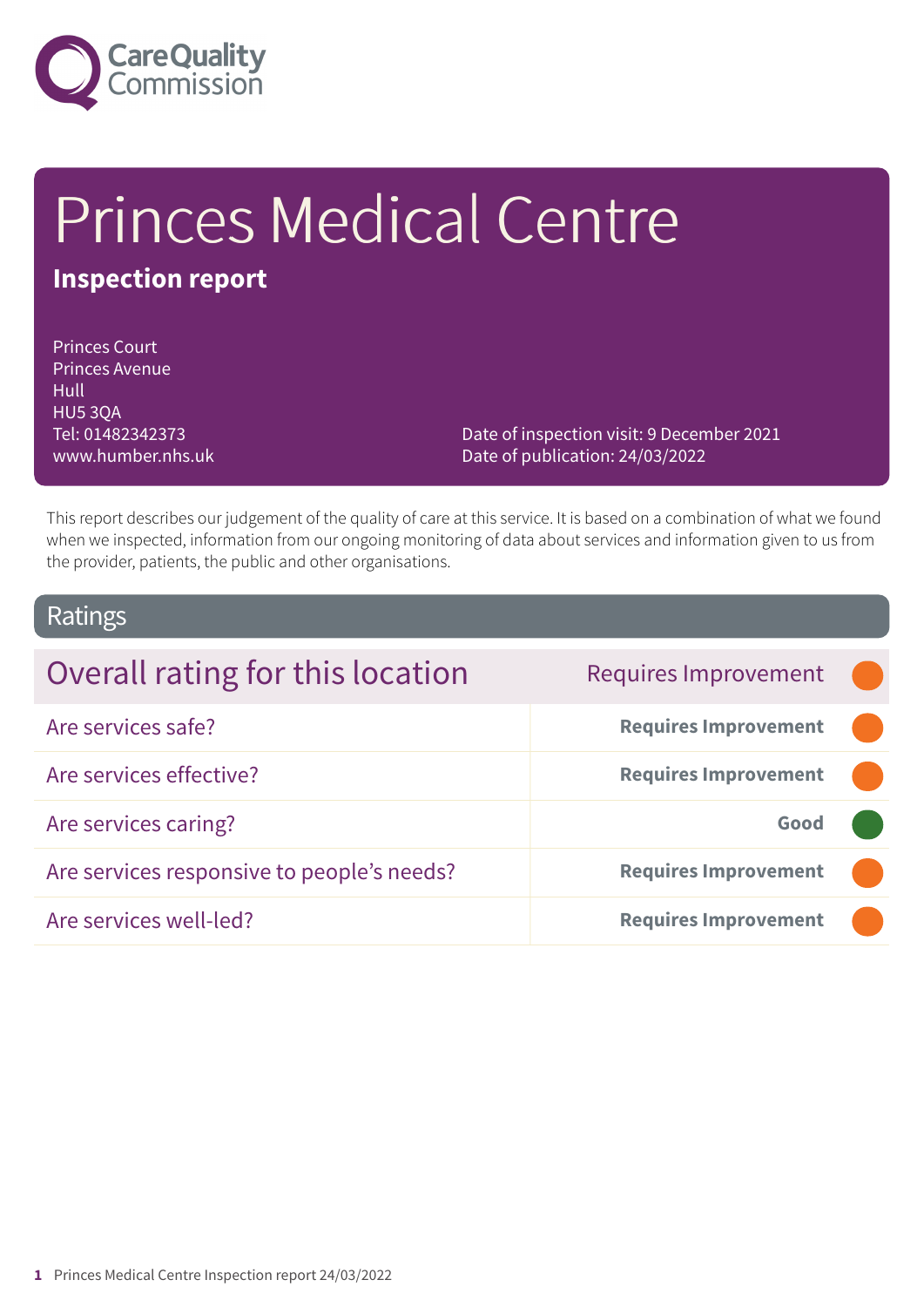## Overall summary

We carried out an announced inspection at Princes Medical Centre on 9 December 2021 (paused due to pandemic), 11 and 18 February 2022. Overall, the practice is rated as requires improvement.

The ratings for the key questions are as follows: Safe - Requires Improvement Effective – Requires Improvement Caring - Good Responsive - Requires Improvement Well-led – Requires Improvement

The practice has not been inspected under their current registration with CQC. However, the service was inspected under a previous registration on 18 May 2017. At the inspection in May 2017 the practice was rated Good overall and for all key questions. The full reports for previous inspections can be found by selecting the 'all reports' link for J Musil & Partner on our website at www.cqc.org.uk.

Why we carried out this inspection:

This inspection was a comprehensive inspection of Princes Medical Centre as a new registration.

How we carried out the inspection:

Throughout the pandemic CQC has continued to regulate and respond to risk. However, taking into account the circumstances arising as a result of the pandemic, and in order to reduce risk, we have conducted our inspections differently.

This inspection was carried out in a way which enabled us to spend a minimum amount of time on site. This was with consent from the provider and in line with all data protection and information governance requirements.

#### This included:

- Conducting staff interviews using video conferencing
- Completing clinical searches on the practice's patient records system and discussing findings with the provider
- Reviewing patient records to identify issues and clarify actions taken by the provider
- Requesting evidence from the provider
- A shorter site visit

#### Our findings:

We based our judgement of the quality of care at this service on a combination of:

- what we found when we inspected
- information from our ongoing monitoring of data about services and
- information from the provider, patients, the public and other organisations.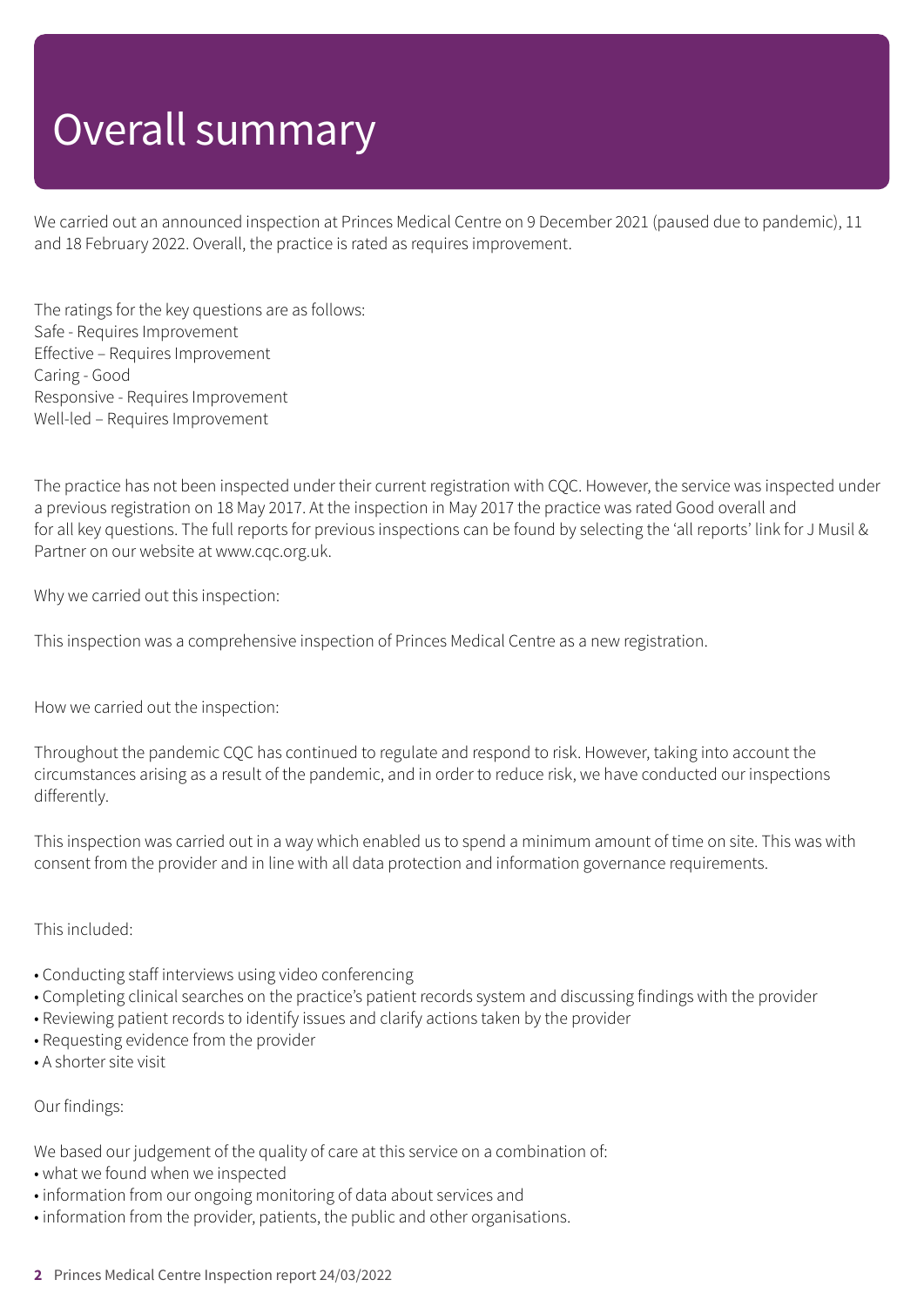## Overall summary

#### **We have rated this practice as Requires Improvement overall**

We found that:

- the practice did not always provide care in a way that kept patients safe;
- the practice did not have assurance on issues identified from risk assessments, audits or safety alerts;
- the practice did not have assurance of sustainability and stable clinical workforce;
- patients ongoing needs were not always fully assessed and delivered in line with current guidance;
- patient's treatment was not always regularly reviewed and updated;
- the practice had a programme of quality improvement activity but there was scope to strengthen this further to improve the outcomes of care and treatment;
- Staff dealt with patients with kindness and respect and involved them in decisions about their care;
- the practice adjusted how it delivered services to meet the needs of patients during the COVID-19 pandemic. Continuity of care for patients was an issue with only one salaried GP;
- there was a lack of governance, leadership, capacity and oversight in areas of the practice such as clinical oversight;
- the practice had not always identified risks or had assurance that actions had been completed; and
- Silo working in and between teams led to gaps.

We found breaches of regulations. The provider **must**:

• Ensure care and treatment is provided in a safe way to patients.

• Establish effective systems and processes to ensure good governance in accordance with the fundamental standards of care.

#### The provider **should:**

- Review the staffing levels allocated to the practice
- Continue to monitor and take actions to improve the uptake for childhood immunisations and cervical cancer screening for women at the practice.
- Continue to monitor and take action to address backlogs to patient reviews.
- Continue to explore ways of establishing a Patient Participation Group.
- Continue to explore ways of improving communication barriers and making information more accessible.

Details of our findings and the evidence supporting our ratings are set out in the evidence tables.

Dr Rosie Benneyworth BM BS BMedSci MRCGP Chief Inspector of Primary Medical Services and Integrated Care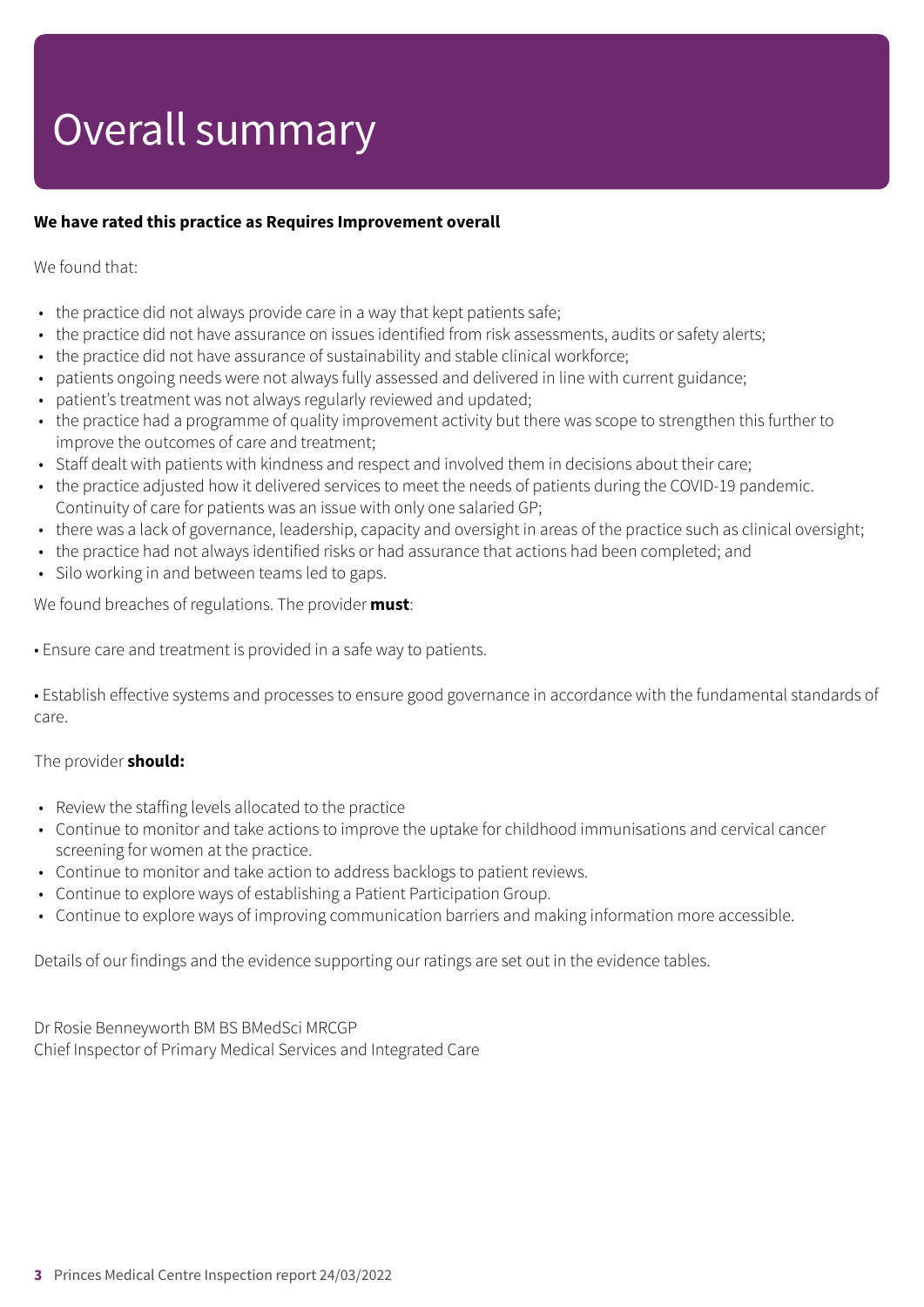## Our inspection team

Our inspection team was led by a CQC lead inspector who spoke with staff using video conferencing facilities. The team included a GP specialist advisor who spoke with staff using video conferencing facilities and completed clinical searches and records reviews without visiting the location. A second CQC inspector conducted a site visit to review the premises, undertake observations, review records and speak with staff.

### Background to Princes Medical Centre

Princes Medical Centre is situated central to the City of Hull at:

Princes Medical Centre

Princes Court

Princes Avenue

Hull

HU5 3QA

The practice provides services under a General Medical Services (GMS) contract with NHS England, Hull Area Team. The practice list size is approximately 7,129 with slightly under half of the patients being of multi-ethnic background. The largest proportion of the practice population is patients of working age which is above the England average. The practice scored two on the deprivation measurement scale; the deprivation scale goes from one to ten, with one being the most deprived. People living in more deprived areas tend to have greater need for health services.

The provider is registered with CQC to deliver the Regulated Activities; diagnostic and screening procedures, maternity and midwifery services, surgical procedures, family planning and treatment of disease, disorder or injury.

In June 2018, the practice became part of Humber NHS Foundation Trust. The practice has one salaried GP (male), four advanced care practitioners (male and female), one practice nurse (female) and one health care assistant (female). There is a full-time practice manager (who manages another practice) and a team of administration staff, which includes a part-time assistant manager and a part- time senior administrator.

The practice is open from 8am to 6.30pm Monday to Friday. The Practice is part of the Inclusive Access Routes to General Practice pilot project in the Humber, Coast and Vale (HCV) area. The purpose of the pilot is to raise awareness and understanding of patient access routes to general practice and to improve access for vulnerable and marginalised patients and communities. The practice has access to Access Plus (+). This is a service commissioned by Hull CCG, which gives all patients registered with Hull practices access to additional appointments on an evening and weekend through an extended access service. When the practice is closed the patients use the NHS111 service to contact the out of hours (OOHs) provider as part of the commissioned service via Hull Clinical Commissioning Group (CCG).

Information for patients requiring urgent medical attention out of hours is available in the waiting area, in the practice information leaflet, as part of the automated message on the telephone system and on the practice website.

The practice is not currently an active part of a Primary Care Network (PCN). The Primary Care Network arrangements are going through changes in line with the new Integrated Care System (ICS) structure. The practice will become part of the new PCN from 1st April 2022. This is currently running in shadow format.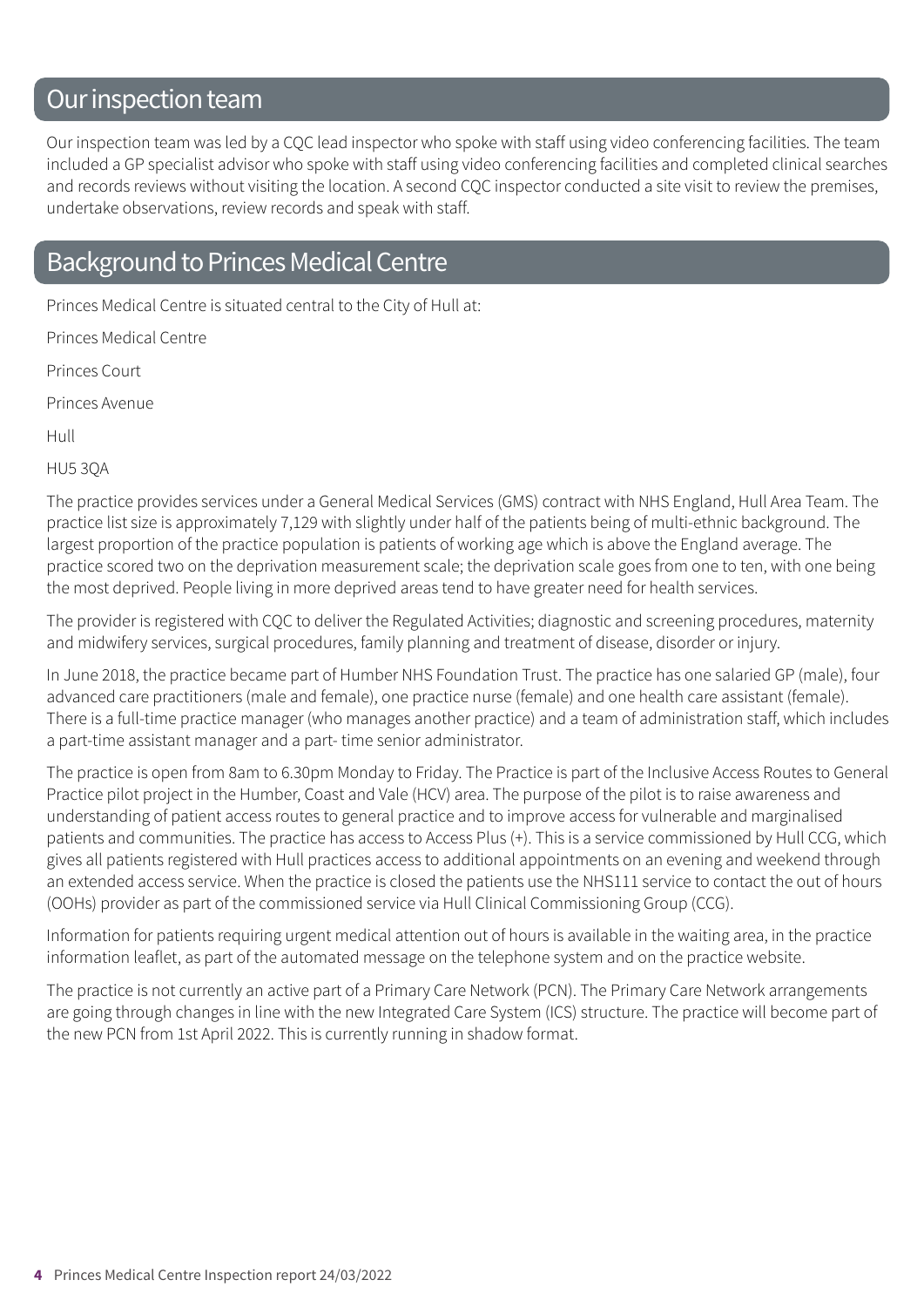## Requirement notices

## Action we have told the provider to take

The table below shows the legal requirements that were not being met. The provider must send CQC a report that says what action they are going to take to meet these requirements.

| Regulated activity                                                                                                                                                     | <b>Regulation</b>                                                                                                                                                                                                                                                                                                                                         |
|------------------------------------------------------------------------------------------------------------------------------------------------------------------------|-----------------------------------------------------------------------------------------------------------------------------------------------------------------------------------------------------------------------------------------------------------------------------------------------------------------------------------------------------------|
| Diagnostic and screening procedures<br>Family planning services<br>Maternity and midwifery services<br>Treatment of disease, disorder or injury<br>Surgical procedures | Regulation 12 HSCA (RA) Regulations 2014 Safe care and<br>treatment<br>Care and treatment must be provided in a safe way for                                                                                                                                                                                                                              |
|                                                                                                                                                                        | service users<br>How the regulation was not being met:<br>Assessments of the risks to the health and safety of service<br>users of receiving care or treatment were not being carried<br>out. In particular:                                                                                                                                              |
|                                                                                                                                                                        | • Arrangements were not always followed to respond<br>appropriately and in good time to people's changing<br>needs. For example, patients identified by search as<br>having a potential missed diagnosis of diabetes.                                                                                                                                     |
|                                                                                                                                                                        | The registered persons had not done all that was<br>reasonably practicable to mitigate risks to the health and<br>safety of service users receiving care and treatment. In<br>particular:                                                                                                                                                                 |
|                                                                                                                                                                        | • Staff did not always follow NICE guidance, plans and<br>pathways. For example, of the 122 patients prescribed a<br>high-risk medicine we identified 52 of these patients<br>had not had appropriate monitoring carried out;<br>• Medication reviews were not always aligned with a<br>patients care plan/pathway. For example, patients with<br>asthma; |
|                                                                                                                                                                        | • Medicines were not always managed accurately. For<br>example, patients using asthma reliever inhalers; and<br>• Patient safety alerts were not always appropriately<br>responded to.                                                                                                                                                                    |
|                                                                                                                                                                        | Not all of the people providing care and treatment had the<br>qualifications, competence, skills and experience to do so<br>safely. In particular:                                                                                                                                                                                                        |
|                                                                                                                                                                        | • Clinical searches showed medicines reviews had been<br>completed by reception staff; and<br>• The salaried GP had not completed the required level of<br>safeguarding children, adults and Workshop to Raise<br>Awareness of Prevent (WRAP) Level 3 training.                                                                                           |